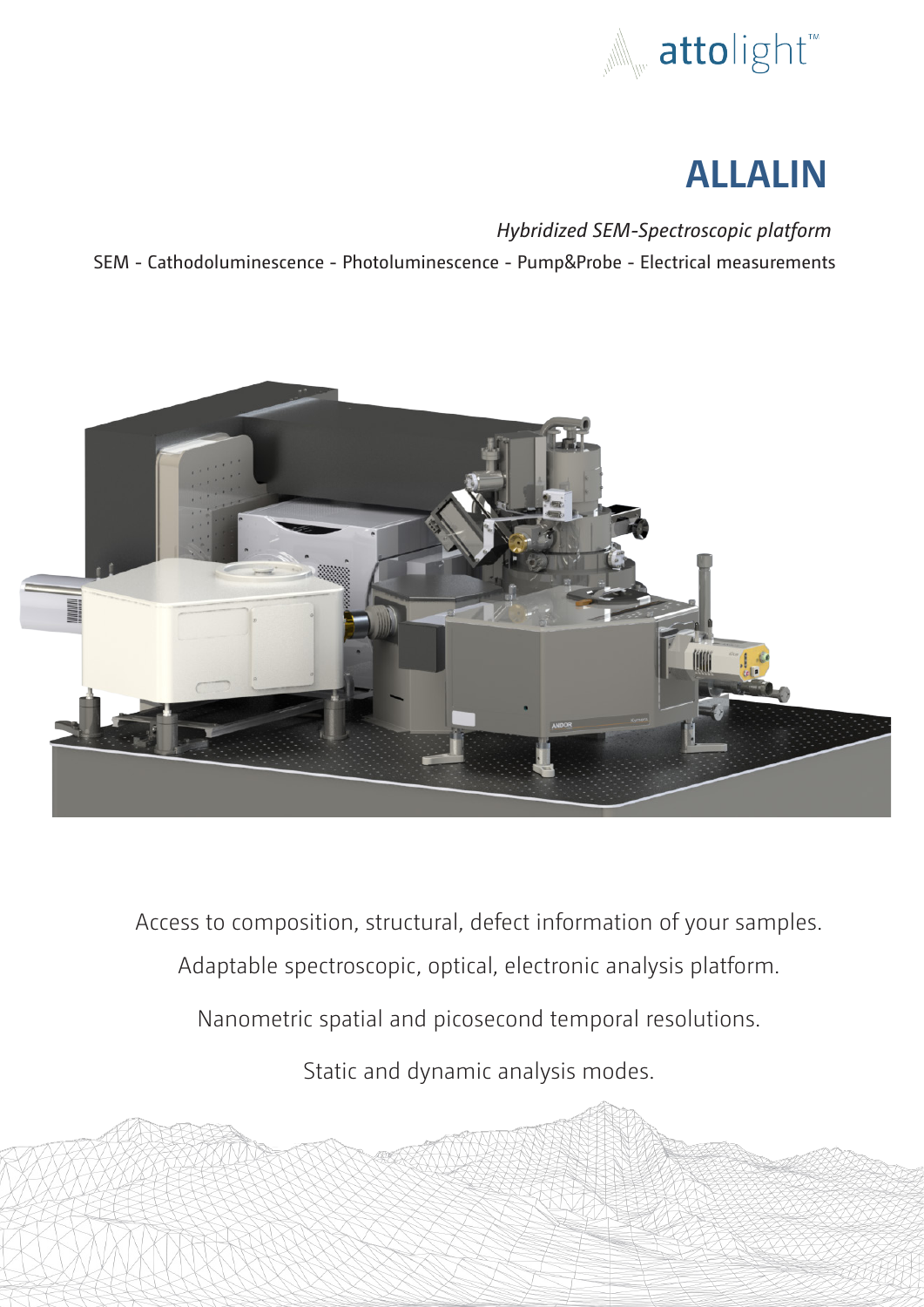

The Allalin platform is a versatile and flexible spectroscopic equipment gathering on the same platform:

- A **unique spectro-optical base** including an electronic source and an **innovative high-collection optical objective**;
- The ability to perform **any type of SEM, Cathodoluminescence, Photoluminescence, Pump and Probe, EBIC/EBAC/RCI...** analyses in static and in dynamic modes.
- The possibility to choose amongst **multiple sources, detectors, stage options...** to match your analytical needs;

The base system was constructed from the ground up to obtain the best luminescence collection efficiency without sacrificing the SEM performance.

- The light microscope and the SEM objective lens are carefully integrated so that their focal planes match each other;
- An achromatic, high numerical aperture detection (NA=0.71) enables superior photon collection efficiency over a large field of view (up to 300 µm).

### The Allalin platform allows for 'No compromise'

Large field/fast scanning simultaneous SEM imaging with hyperspectral or panchromatic map.



## **Topics:**

- Electronics & Optoelectronics (GaN, InP, SiC...)
- Photovoltaic cells (GaAs, CdTe, Perovskites…)
- Light emitting diodes (LEDs)
- 2D materials (Graphene, BN, WS2…)
- Noble metals (plasmonic)
- Nano-micro particles
- Nano-micro wires/rods
- Photonic crystals
- Quantum wells & quantum dots
- Minerals, glasses, ceramics and gemstones
- Inorganic coatings
- Polymers layers
- Organic materials
- Biological samples, cells, vesicles...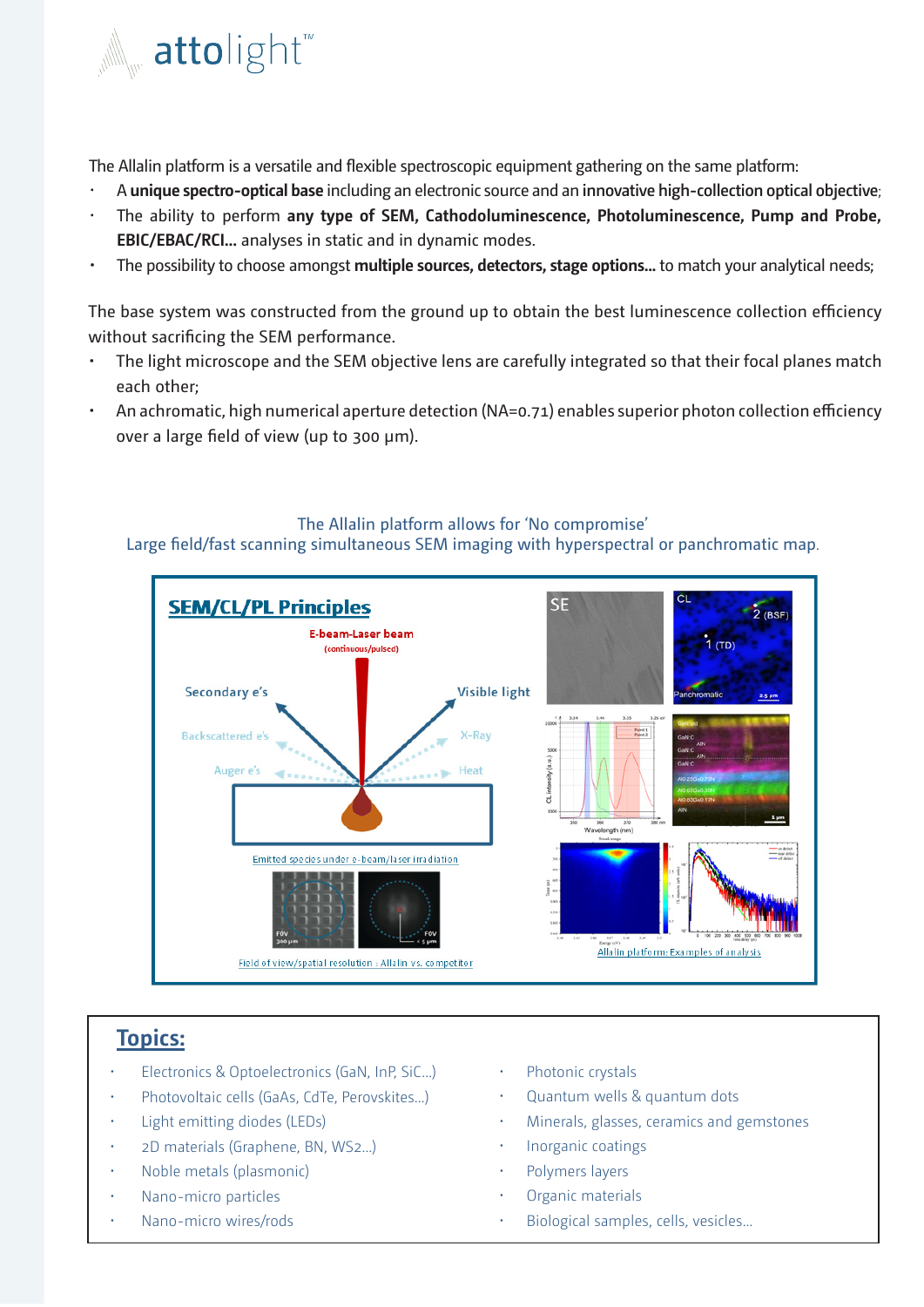

# **Main applications:**

### Electronics and Optoelectronics

- Strain/dislocation/defect detection and mapping
- Local electronic band gap measurement
- Quantum wells and dots analysis
- Doping distribution/mapping
- Core-shell structure analysis

### Geosciences

- Trace element and geochemical effect detection
- Composition, growth, minerals origin determination
- Internal structure analysis

### Material Science

- Micro/nano-wires, fiber, particles spectral mapping
- Micro/nanostructure spectral analysis
- Surface plasmon resonance mode analysis
- Molecule distribution mapping and composition
- Crystal growth localisation, crystallinity analysis

### Biology: Pharmaceuticals & Nanomedecine

- Cell, bacteria, ECM, DNA... imaging and spectral analysis
- Biological structures mapping and composition
- Functionalized vesicles/nanocarrier analysis



# **Allalin: a performant and flexible platform**

Zero optical alignment • Highest collection efficiency • Uniformity and reproducibility Large field of view • Simultaneous SEM CL image/mapping • High lateral resolution Sample nanopositioning • Low beam dosage • Applicable to sensitive samples Large choice of source, detectors, stages  $\cdot$  Fast hyperspectral map measurement time Nanoprobes option • Scripting functionality to automate measurements

# **System overview**